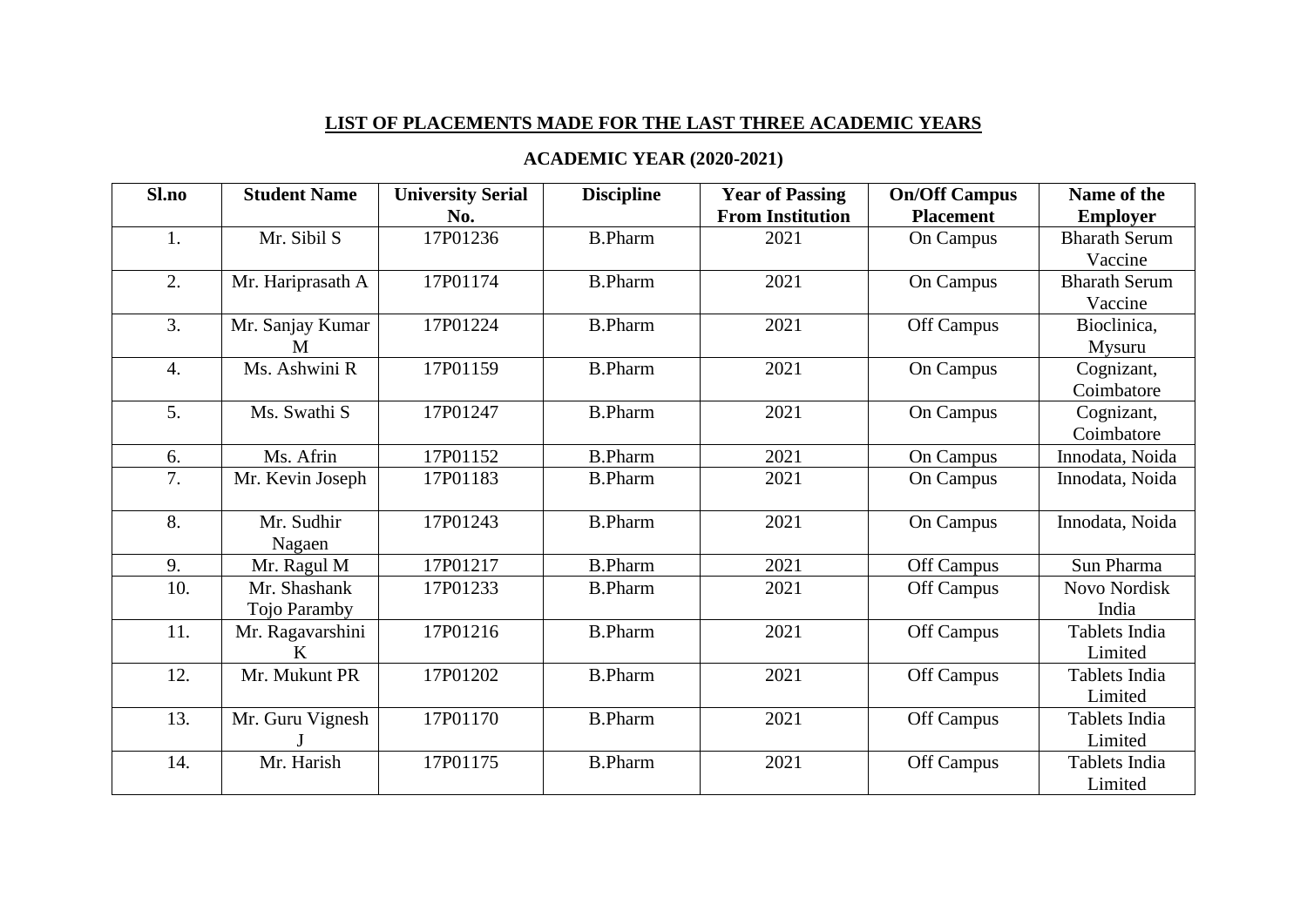| 15.<br>Ms. Kowsalaya G  | 17P01187 | <b>B.Pharm</b> | 2021 | Off Campus | Tablets India    |
|-------------------------|----------|----------------|------|------------|------------------|
|                         |          |                |      |            | Limited          |
| Ms. Mounika A<br>16.    | 17P01201 | <b>B.Pharm</b> | 2021 | Off Campus | Tablets India    |
|                         |          |                |      |            | Limited          |
| 17.<br>Mr. Nilovic V    | 17P01207 | <b>B.Pharm</b> | 2021 | Off Campus | Tablets India    |
|                         |          |                |      |            | Limited          |
| 18.<br>Ms. Nivedha B    | 17P01210 | <b>B.Pharm</b> | 2021 | Off Campus | Tablets India    |
|                         |          |                |      |            | Limited          |
| Ms. Senthuja M<br>19.   | 17P01230 | <b>B.Pharm</b> | 2021 | Off Campus | Delvin           |
|                         |          |                |      |            | Pharmaceuticals, |
|                         |          |                |      |            | Chennai          |
| 20.<br>Mr. Shaik Jani   | 17P01232 | <b>B.Pharm</b> | 2021 | Off Campus | Delvin           |
| Saida                   |          |                |      |            | Pharmaceuticals, |
|                         |          |                |      |            | Chennai          |
| 21.<br>Mr. Vaishnav S   | 17P01248 | <b>B.Pharm</b> | 2021 | Off Campus | Delvin           |
|                         |          |                |      |            | Pharmaceuticals, |
|                         |          |                |      |            | Chennai          |
| 22.<br>Ms. Aishwarya    | 18P01272 | <b>B.Pharm</b> | 2021 | Off Campus | Delvin           |
| Shivadharshini RS       |          |                |      |            | Pharmaceuticals, |
|                         |          |                |      |            | Chennai          |
| Ms. Vinitha K<br>23.    | 17P01250 | <b>B.Pharm</b> | 2021 | Off Campus | Delvin           |
|                         |          |                |      |            | Pharmaceuticals, |
|                         |          |                |      |            | Chennai          |
| 24.<br>Mr. Gokul M      | 18P01278 | <b>B.Pharm</b> | 2021 | Off Campus | Medreich,        |
|                         |          |                |      |            | Bengaluru        |
| 25.<br>Ms. Gayathri     | 15P01175 | <b>B.Pharm</b> | 2021 | Off Campus | Medreich,        |
|                         |          |                |      |            | Bengaluru        |
| Mr. Sathishkumar<br>26. | 17P01228 | <b>B.Pharm</b> | 2021 | Off Campus | Medreich,        |
| A                       |          |                |      |            | Bengaluru        |
| Ms. Shelsia Y<br>27.    | 17P01234 | <b>B.Pharm</b> | 2021 | Off Campus | Apex, Chennai    |
| 28.<br>Mr. Ashwin R     | 17P01158 | <b>B.Pharm</b> | 2021 | Off Campus | Apex, Chennai    |
| 29.<br>Mr. Barath S     | 17P01161 | <b>B.Pharm</b> | 2021 | Off Campus | Apex, Chennai    |
|                         |          |                |      |            |                  |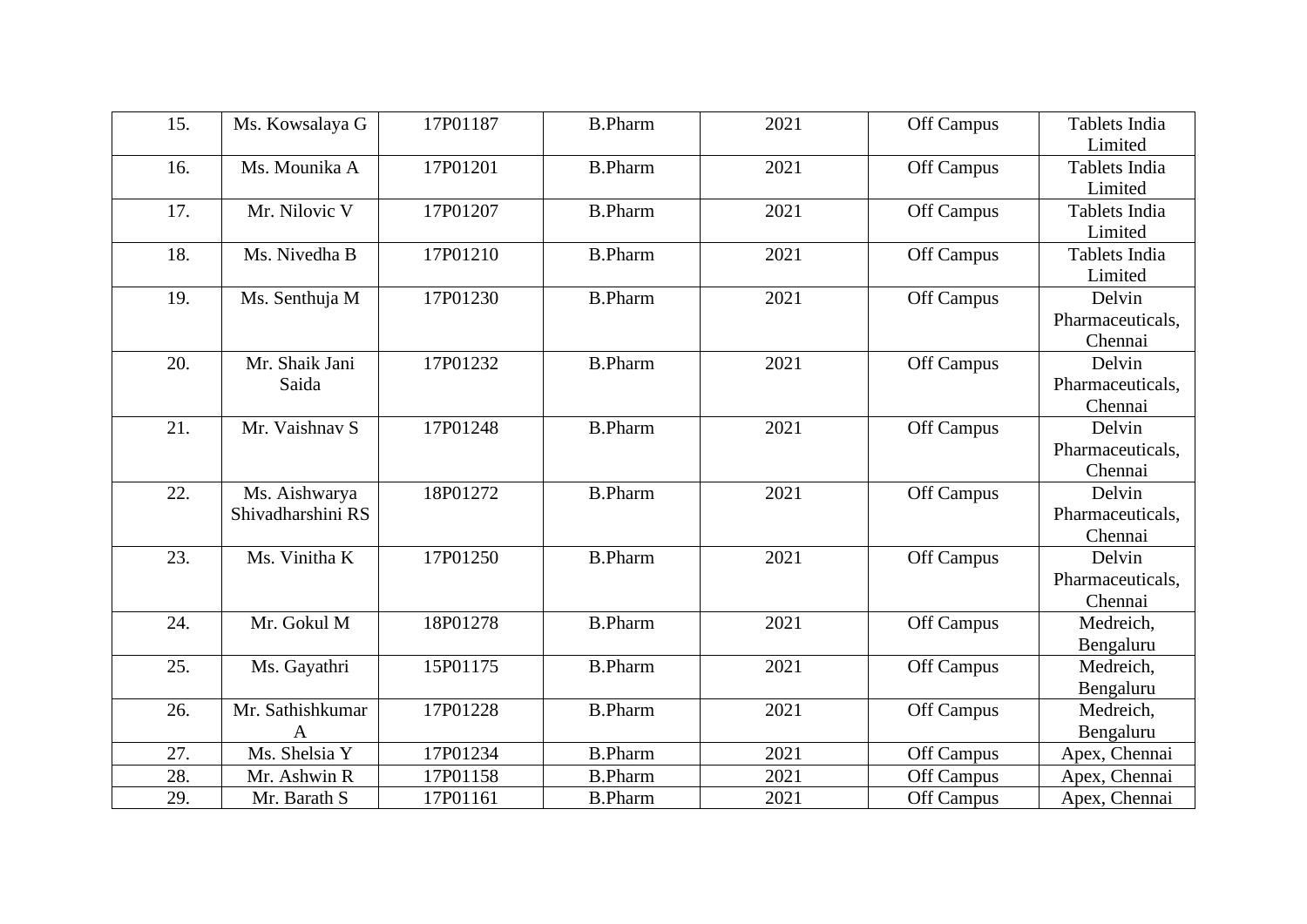| 30. | Mr. Hariganesh<br><b>DR</b>  | 17P01171 | <b>B.Pharm</b> | 2021 | Off Campus | Apex, Chennai                                         |
|-----|------------------------------|----------|----------------|------|------------|-------------------------------------------------------|
| 31. | Mr. Kowshik S                | 17P01188 | <b>B.Pharm</b> | 2021 | Off Campus | Apex, Chennai                                         |
| 32. | Ms. Ann Christy<br>Kaduthose | 17P01155 | <b>B.Pharm</b> | 2021 | Off Campus | Apex, Chennai                                         |
| 33. | Mr. Mohammed<br>Jagir S      | 17P01196 | <b>B.Pharm</b> | 2021 | Off Campus | <b>Nuray Chemicals</b><br>Private Limited,<br>Chennai |
| 34. | Mr. Prabhusekar<br>V         | 17P01214 | <b>B.Pharm</b> | 2021 | Off Campus | <b>Nuray Chemicals</b><br>Private Limited,<br>Chennai |
| 35. | Mr. Surendar K               | 17P01246 | <b>B.Pharm</b> | 2021 | Off Campus | <b>Nuray Chemicals</b><br>Private Limited,<br>Chennai |
| 36. | Mr. Vasanth S                | 17P01249 | <b>B.Pharm</b> | 2021 | Off Campus | <b>Nuray Chemicals</b><br>Private Limited,<br>Chennai |
| 37. | Mr. Abdur<br>Rahman A        | 18P01271 | <b>B.Pharm</b> | 2021 | Off Campus | <b>Nuray Chemicals</b><br>Private Limited,<br>Chennai |
| 38. | Mr. Athif Noor M             | 18P01274 | <b>B.Pharm</b> | 2021 | Off Campus | Nuray Chemicals<br>Private Limited,<br>Chennai        |
| 39. | Mr. Charles<br>Selavaraj     | 18P01275 | <b>B.Pharm</b> | 2021 | Off Campus | <b>Nuray Chemicals</b><br>Private Limited,<br>Chennai |
| 40. | Mr. Deepak<br>Karthick A     | 18P01276 | <b>B.Pharm</b> | 2021 | Off Campus | <b>Gtee Botanical</b><br>Extract Pvt. Ltd,<br>Chennai |
| 41. | Ms. Nivedha R                | 17P01211 | <b>B.Pharm</b> | 2021 | Off Campus | <b>Gtee Botanical</b><br>Extract Pvt. Ltd,<br>Chennai |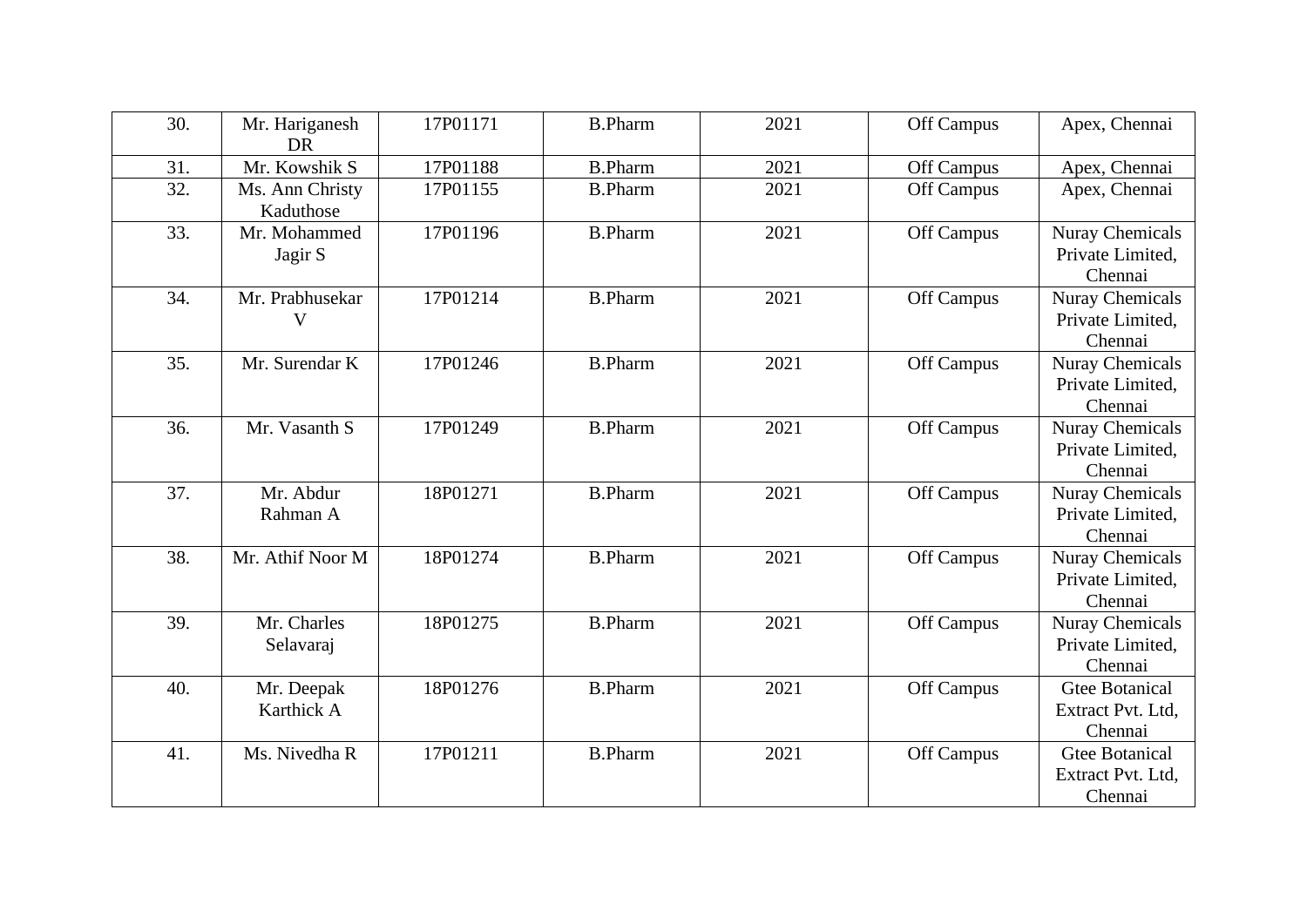## **ACADEMIC YEAR (2019-2020)**

| Sl.no | <b>Student Name</b>   | <b>University Serial</b> | <b>Discipline</b> | <b>Year of Passing</b>  | <b>On/Off Campus</b> | Name of the        |
|-------|-----------------------|--------------------------|-------------------|-------------------------|----------------------|--------------------|
|       |                       | No.                      |                   | <b>From Institution</b> | <b>Placement</b>     | <b>Employer</b>    |
| 1.    | Mr. Mohammed Rifaih   | 16P01198                 | <b>B.Pharm</b>    | 2020                    | On Campus            | Medreich           |
|       | M                     |                          |                   |                         |                      |                    |
| 2.    | Mr. Nandhakumar K     | 16P01209                 | <b>B.Pharm</b>    | 2020                    | On Campus            | Medreich           |
| 3.    | Pradheesh SJ          | 16P01223                 | <b>B.Pharm</b>    | 2020                    | On Campus            | Medreich           |
| 4.    | Ms. Praveen T         | 16P01225                 | <b>B.Pharm</b>    | 2020                    | On Campus            | Medreich           |
| 5.    | Mr. Kavin Kumar M     | 16P01191                 | <b>B.Pharm</b>    | 2020                    | Off Campus           | <b>VEE</b>         |
|       |                       |                          |                   |                         |                      | Technologies       |
| 6.    | Ms. Pooja D           | 16P01221                 | <b>B.Pharm</b>    | 2020                    | Off Campus           | Pasteur Institute  |
| 7.    | Mr. Shivashanumugam   | 16P01236                 | <b>B.Pharm</b>    | 2020                    | Off Campus           | Biocon             |
|       | S                     |                          |                   |                         |                      |                    |
| 8.    | Ms. Dharini M         | 17P01263                 | <b>B.Pharm</b>    | 2020                    | Off Campus           | Life Pharma,       |
|       |                       |                          |                   |                         |                      | Dubai              |
| 9.    | Mr. Hemareesh AN      | 17P01265                 | <b>B.Pharm</b>    | 2020                    | Off Campus           | Life Pharma,       |
|       |                       |                          |                   |                         |                      | Dubai              |
| 10.   | Ms. Sindhu Bhairavi M | 17P01269                 | <b>B.Pharm</b>    | 2020                    | Off Campus           | <b>SM</b> Hospital |
| 11.   | Ms. Prolochana J      | 15P01205                 | <b>B.Pharm</b>    | 2020                    | Off Campus           | Karur Hospital     |
| 12.   | Mr. Mouleeshwaran     | 16P01203                 | <b>B.Pharm</b>    | 2020                    | On Campus            | Freedom            |
|       |                       |                          |                   |                         |                      | Opthalmic          |
|       |                       |                          |                   |                         |                      | Private Ltd,       |
|       |                       |                          |                   |                         |                      | Hossur             |
| 13.   | Mr. Mounaguru N       | 16P01204                 | <b>B.Pharm</b>    | 2020                    | On Campus            | Freedom            |
|       |                       |                          |                   |                         |                      | Opthalmic          |
|       |                       |                          |                   |                         |                      | Private Ltd,       |
|       |                       |                          |                   |                         |                      | Hossur             |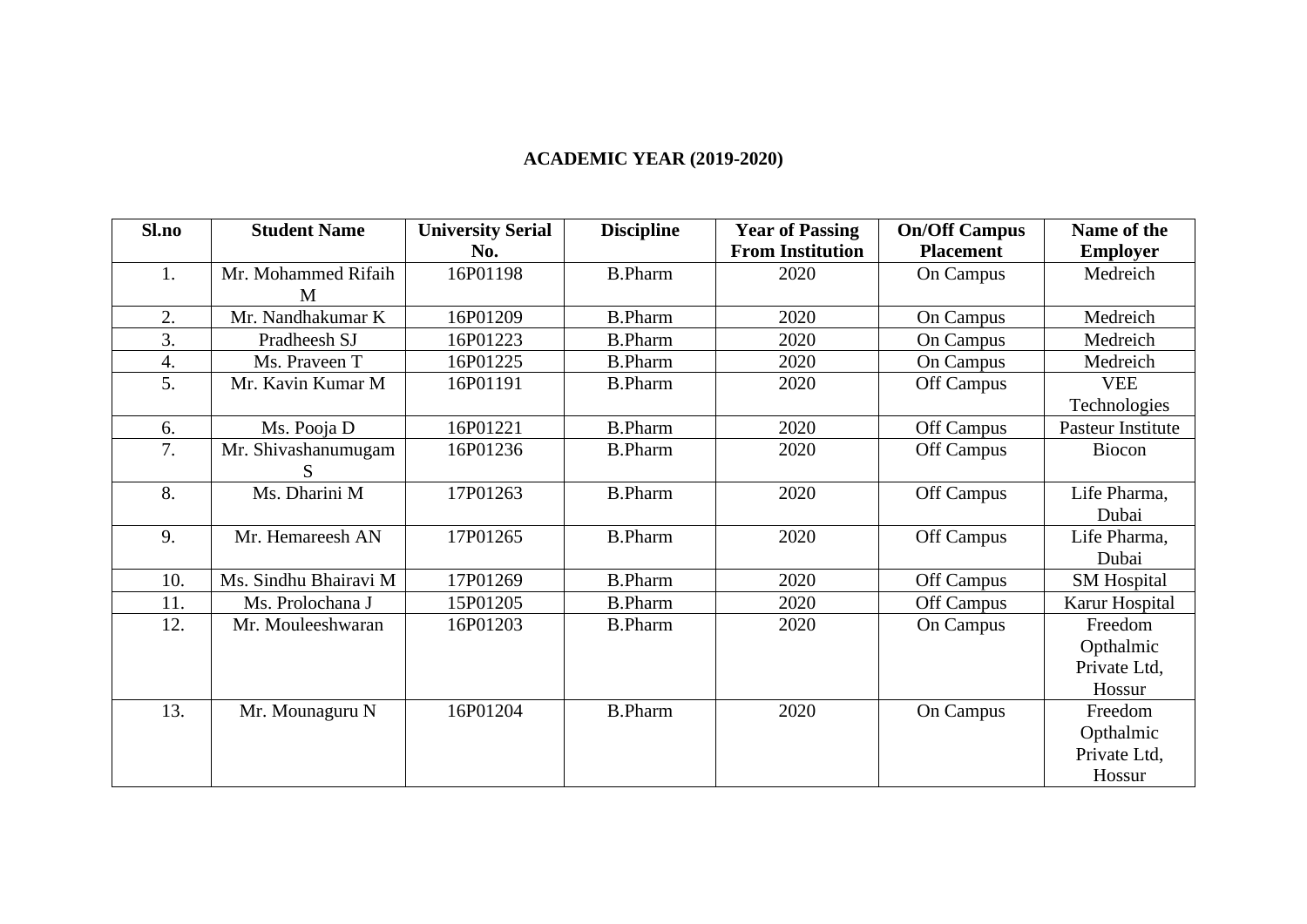| 14. | Mr. Ozair Ahmed N   | 16P01218 | <b>B.Pharm</b> | 2020 | Off Campus | <b>SPI</b> Global |
|-----|---------------------|----------|----------------|------|------------|-------------------|
|     |                     |          |                |      |            | Puducherry        |
| 15. | Ms. Sinu Siya Y     | 16P01235 | <b>B.Pharm</b> | 2020 | Off Campus | <b>SPI</b> Global |
|     |                     |          |                |      |            | Puducherry        |
| 16. | Mr. Arun Kumar S    | 17P01261 | <b>B.Pharm</b> | 2020 | Off Campus | <b>SPI</b> Global |
|     |                     |          |                |      |            | Puducherry        |
| 17. | Mr. Asaithambi A    | 17P01262 | <b>B.Pharm</b> | 2020 | Off Campus | <b>SPI</b> Global |
|     |                     |          |                |      |            | Puducherry        |
| 18. | Mr. Gokul M         | 15P01176 | <b>B.Pharm</b> | 2020 | Off Campus | <b>SPI</b> Global |
|     |                     |          |                |      |            | Puducherry        |
| 19. | Mr. Muhil Vendhan M | 16P01206 | <b>B.Pharm</b> | 2020 | Off Campus | Syngene           |
|     |                     |          |                |      |            | International     |
| 20. | Mr. Akashwaran S    | 16P01152 | <b>B.Pharm</b> | 2020 | Off Campus | Syngene           |
|     |                     |          |                |      |            | International     |
| 21. | Ms. Dhanupriya      | 16P01166 | <b>B.Pharm</b> | 2020 | Off Campus | Syngene           |
|     |                     |          |                |      |            | International     |

## **ACADEMIC YEAR (2018-2019)**

| Sl.no | <b>Student Name</b> | <b>University Serial</b> | <b>Discipline</b> | <b>Year of Passing</b>  | <b>On/Off Campus</b> | Name of the      |
|-------|---------------------|--------------------------|-------------------|-------------------------|----------------------|------------------|
|       |                     | No.                      |                   | <b>From Institution</b> | <b>Placement</b>     | <b>Employer</b>  |
| 1.    | Mr. Edvin John      | 15P01173                 | <b>B.Pharm</b>    | 2019                    | On Campus            | Bioclinica,      |
|       |                     |                          |                   |                         |                      | Mysore           |
|       | Ms. Jayalakshmi T   | 15P01182                 | <b>B.Pharm</b>    | 2019                    | On Campus            | GSK, Chennai     |
| 3.    | Mr. Vidhyahar R     | 15P01239                 | <b>B.Pharm</b>    | 2019                    | On Campus            | GSK, Chennai     |
| 4.    | Ms. Choedon         | 15P01199                 | <b>B.Pharm</b>    | 2019                    | On Campus            | GSK, Chennai     |
| 5.    | Ms. Tharani         | 15P01234                 | <b>B.Pharm</b>    | 2019                    | On Campus            | GSK, Chennai     |
| 6.    | Mr. Indrajith       | 16P01251                 | <b>B.Pharm</b>    | 2019                    | On Campus            | GSK, Chennai     |
| 7.    | Mr. Deepak L        | 15P01169                 | <b>B.Pharm</b>    | 2019                    | On Campus            | Troikaa          |
|       |                     |                          |                   |                         |                      | pharmaceuticals, |
|       |                     |                          |                   |                         |                      | Mumbai           |